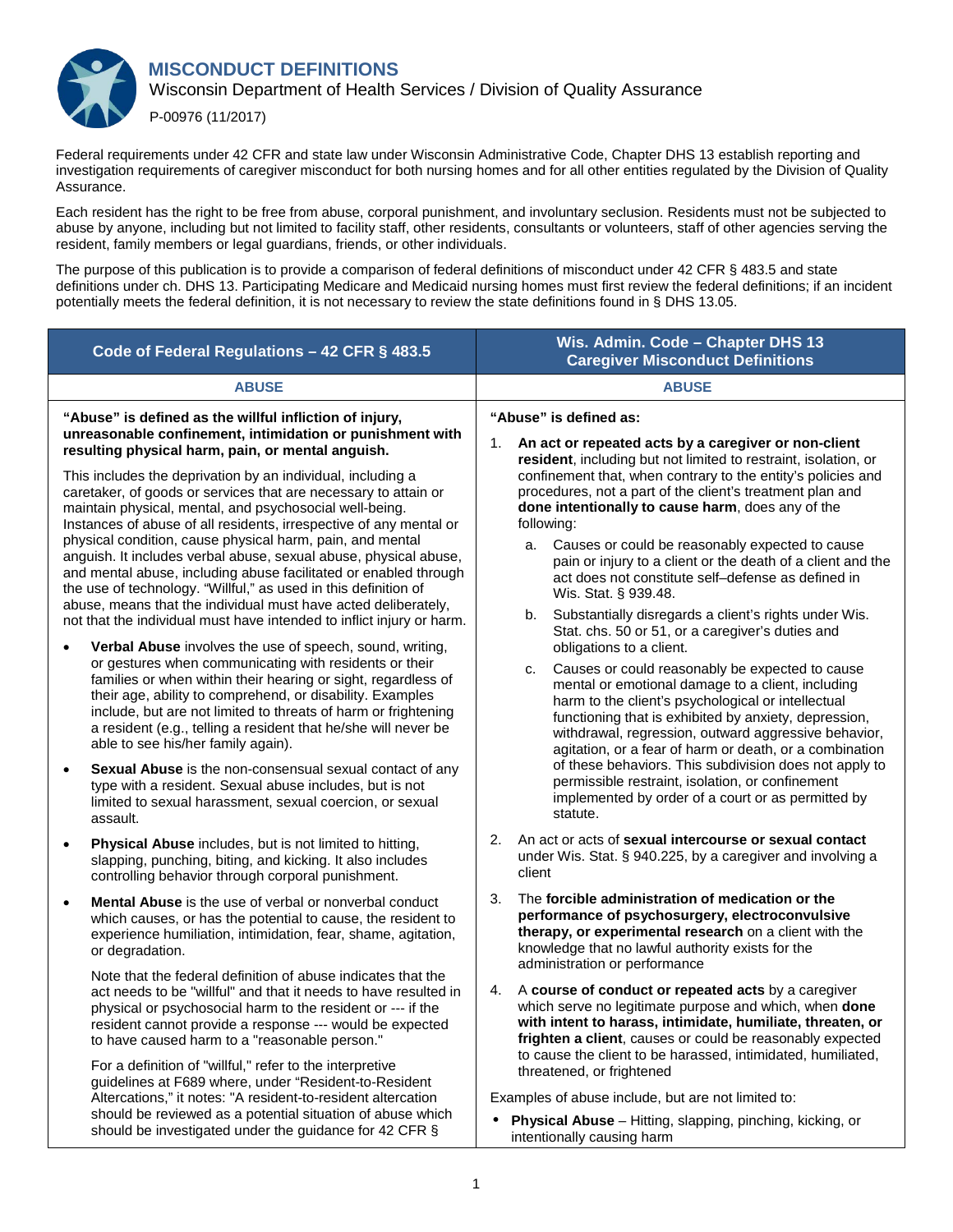| Code of Federal Regulations - 42 CFR § 483.5                                                                                                                                                                                                                                      | Wis. Admin. Code - Chapter DHS 13<br><b>Caregiver Misconduct Definitions</b>                                                                                                                                                                                                                                                                                                                                                                                                                                                                                                                                                                                                                                                                                                                                                                                                                                                                                                                                                                                                                                                                                                                                                                                                                                                                                                                                                                                        |
|-----------------------------------------------------------------------------------------------------------------------------------------------------------------------------------------------------------------------------------------------------------------------------------|---------------------------------------------------------------------------------------------------------------------------------------------------------------------------------------------------------------------------------------------------------------------------------------------------------------------------------------------------------------------------------------------------------------------------------------------------------------------------------------------------------------------------------------------------------------------------------------------------------------------------------------------------------------------------------------------------------------------------------------------------------------------------------------------------------------------------------------------------------------------------------------------------------------------------------------------------------------------------------------------------------------------------------------------------------------------------------------------------------------------------------------------------------------------------------------------------------------------------------------------------------------------------------------------------------------------------------------------------------------------------------------------------------------------------------------------------------------------|
| 483.12 (F600)."<br>"Willful" means that the individual intended the action itself,<br>regardless of whether or not the individual intended to inflict<br>injury or harm. Even though a resident may have a<br>cognitive impairment, he/she could still commit a "willful<br>act". | • Sexual Abuse - Harassment, inappropriate touching, or<br>assault<br>• Verbal Abuse - Threats of harm, saying things to<br>intentionally frighten a client<br>$\bullet$<br>Mental Abuse - Humiliation, harassment, and intimidation<br>with threats of punishment or threats of depriving care or<br>possessions<br>Abuse does not include an act or acts of mere inefficiency,<br>unsatisfactory conduct, or failure of good performance as the<br>result of inability, incapacity, inadvertency, or ordinary negligence<br>in isolated instances, or good faith errors in judgment or<br>discretion.                                                                                                                                                                                                                                                                                                                                                                                                                                                                                                                                                                                                                                                                                                                                                                                                                                                             |
| <b>NEGLECT</b>                                                                                                                                                                                                                                                                    | <b>NEGLECT</b>                                                                                                                                                                                                                                                                                                                                                                                                                                                                                                                                                                                                                                                                                                                                                                                                                                                                                                                                                                                                                                                                                                                                                                                                                                                                                                                                                                                                                                                      |
| "Neglect" is defined as the failure of the facility, its<br>employees, or service providers to provide goods and<br>services to a resident that are necessary to avoid physical<br>harm, pain, mental anguish, or emotional distress.                                             | "Neglect" is defined as an intentional omission or<br>intentional course of conduct by a caregiver or a non-client<br>resident, including but not limited to restraint, isolation or<br>confinement, that is contrary to the entity's policies and<br>procedures, is not part of the client's treatment plan and,<br>through substantial carelessness or negligence, does any<br>of the following:<br>Causes or could reasonably be expected to cause pain or<br>$\bullet$<br>injury to a client or the death of a client<br>Substantially disregards a client's rights under either Wis.<br>$\bullet$<br>Stat. chs. 50 or 51 or a caregiver's duties and obligations<br>to a client<br>Causes or could reasonably be expected to cause mental<br>$\bullet$<br>or emotional damage to a client, including harm to the<br>client's psychological or intellectual functioning that is<br>exhibited by anxiety, depression, withdrawal, regression,<br>outward aggressive behavior, agitation, fear of harm or<br>death, or a combination of these behaviors<br>This paragraph does not apply to permissible restraint, isolation,<br>or confinement implemented by order of a court or as permitted<br>by statute.<br>Neglect is the intentional carelessness, negligence, or disregard<br>of policy or care plan, which causes, or could be reasonably<br>expected to cause pain, injury, or death.<br>Neglect does not include an act or acts of mere inefficiency, |
|                                                                                                                                                                                                                                                                                   | unsatisfactory conduct, or failure in good performance as the<br>result of inability, incapacity, inadvertency, or ordinary<br>negligence in isolated instances, or good faith errors in judgment<br>or discretion.                                                                                                                                                                                                                                                                                                                                                                                                                                                                                                                                                                                                                                                                                                                                                                                                                                                                                                                                                                                                                                                                                                                                                                                                                                                 |
| <b>EXPLOITATION</b>                                                                                                                                                                                                                                                               | <b>EXPLOITATION</b>                                                                                                                                                                                                                                                                                                                                                                                                                                                                                                                                                                                                                                                                                                                                                                                                                                                                                                                                                                                                                                                                                                                                                                                                                                                                                                                                                                                                                                                 |
| "Exploitation" is defined as taking advantage of a resident<br>for personal gain through the use of manipulation,<br>intimidation, threats, or coercion.                                                                                                                          | Refer to federal definition.                                                                                                                                                                                                                                                                                                                                                                                                                                                                                                                                                                                                                                                                                                                                                                                                                                                                                                                                                                                                                                                                                                                                                                                                                                                                                                                                                                                                                                        |
| <b>MISAPPROPRIATION OF RESIDENT PROPERTY</b>                                                                                                                                                                                                                                      | <b>MISAPPROPRIATION OF RESIDENT PROPERTY</b>                                                                                                                                                                                                                                                                                                                                                                                                                                                                                                                                                                                                                                                                                                                                                                                                                                                                                                                                                                                                                                                                                                                                                                                                                                                                                                                                                                                                                        |
| "Misappropriation of resident property" is defined as the<br>deliberate misplacement, exploitation, or wrongful temporary<br>or permanent use of a resident's belongings or money<br>without the resident's consent.                                                              | Misappropriation of property includes any of the following:<br>The intentional taking, carrying away, using, transferring,<br>1.<br>concealing, or retaining possession of a client's movable<br>property without the client's consent and with the intent to<br>deprive the client of possession of the property<br>2.<br>Obtaining property of a client by intentionally deceiving the                                                                                                                                                                                                                                                                                                                                                                                                                                                                                                                                                                                                                                                                                                                                                                                                                                                                                                                                                                                                                                                                            |